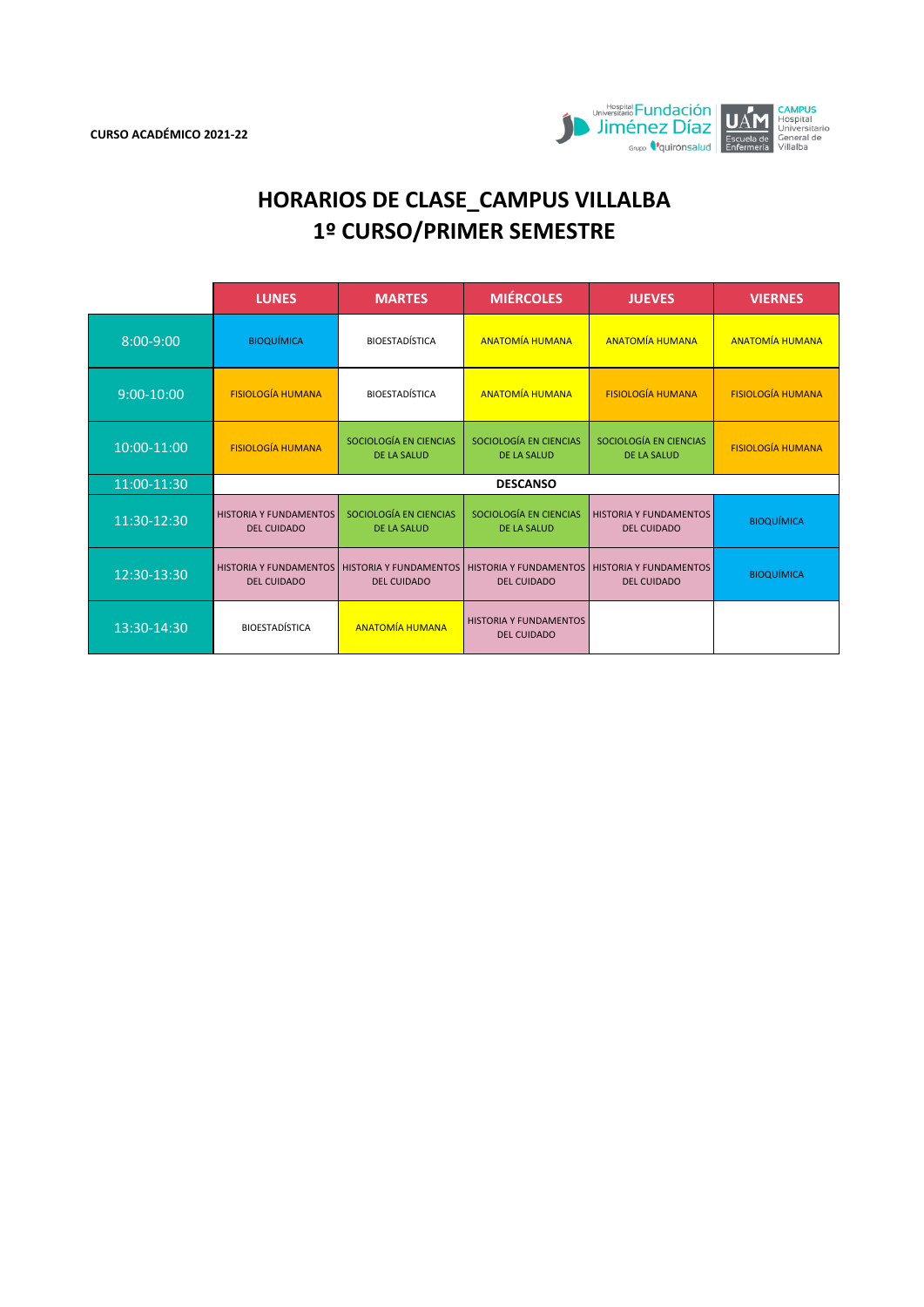\*desdobles de grupos para disecciones (ver cronograma)

| <b>HORAS/DIA</b>      | <b>LUNES</b>   | <b>MARTES</b>  | <b>MIERCOLES</b> | <b>JUEVES</b>  | <b>VIERNES</b> |
|-----------------------|----------------|----------------|------------------|----------------|----------------|
| <b>BT</b>             | 1              | 2              | 0                | 0              | 0              |
| AH                    | 0              |                | $\overline{2}$   | $\mathbf{1}$   | 1              |
| FH.                   | 2              | 0              |                  | 1              | $\overline{2}$ |
| BQ                    | 0              |                | $\mathbf 0$      | 0              | $\mathfrak{p}$ |
| <b>HFC</b>            | $\overline{2}$ | $\overline{2}$ |                  | $\overline{2}$ | 0              |
| SCS                   |                |                | $\overline{2}$   |                | 0              |
|                       | 6              |                | 5                | 5              | 5              |
| <b>GRUPO COMPLETO</b> | <b>LUNES</b>   | <b>MARTES</b>  | <b>MIERCOLES</b> | <b>JUEVES</b>  | <b>VIERNES</b> |
| Nº DE DÍAS            | 10             | 10             | 12               | 13             | 13             |
| <b>BT</b>             | 10             | 20             | $\mathbf 0$      | 0              | 0              |
| AH                    | 0              | 10             | 24               | 13             | 13             |
| FH.                   | 20             | 0              | 0                | 13             | 26             |
| BQ                    | $\mathbf 0$    | 10             | $\mathbf 0$      | 0              | 26             |
| <b>HFC</b>            | 20             | 20             | 12               | 26             | 0              |
| SCS                   | 10             | 10             | 24               | 13             | 0              |
|                       | 60             | 70             | 60               | 65             | 65             |

| <b>DESDOBLES</b> | <b>LUNES</b> | <b>MARTES</b> | <b>MIERCOLES</b> | <b>JUEVES</b> | <b>VIERNES</b> |
|------------------|--------------|---------------|------------------|---------------|----------------|
| Nº DE DÍAS       |              |               |                  |               |                |
| <b>BT</b>        |              |               |                  |               |                |
| AH               |              |               |                  |               |                |
| FH               |              |               |                  |               |                |
| BQ               |              |               |                  |               |                |
| <b>HFC</b>       |              |               |                  |               |                |
| SCS              |              |               |                  |               |                |
|                  |              |               |                  |               |                |